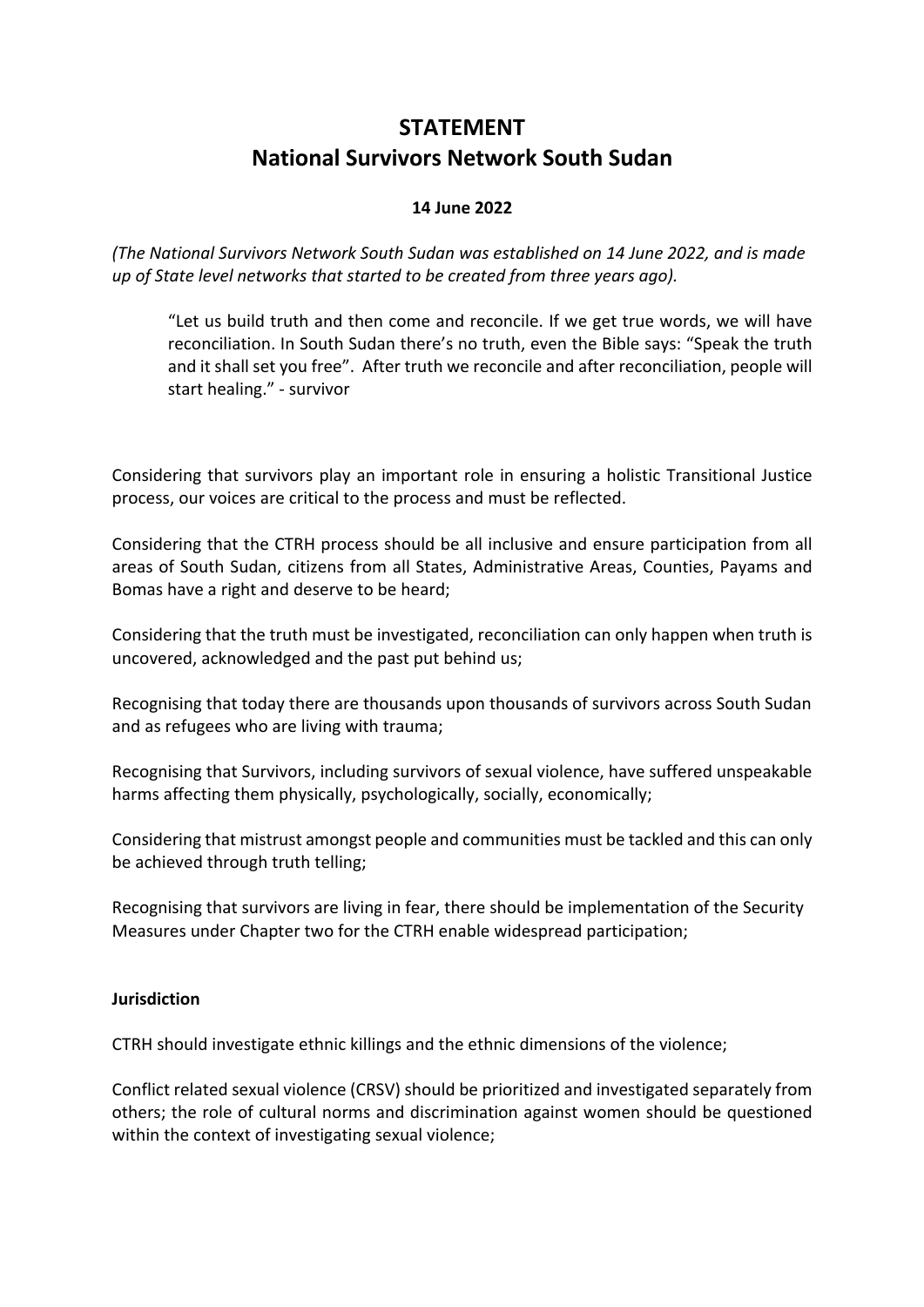CTRH should investigate child abduction, the plight of child soldiers and other child victims, including those orphaned and born of rape;

Enforced disappearances and torture as well as starvation inflicted on civilians are also key areas to be investigated;

Considering the widespread land disputes and land grabbing, truth telling about land issues should also be prioritized and investigated;

In looking at causes of conflict, it is important for people to know why the fighting started in 2013, and the people who caused it are to come out and explain;

In looking at causes of conflict there should be a focus on understanding proliferation of small arms within the community.

In looking at causes of conflict there should be a focus on lessons learnt and those testifying should be asked what they might have been done differently and how we can combat tribalism.

Corruption, unequal distribution and exploitation of natural resources should be investigated, as well as how land resource issues have contributed to cattle raiding;

The jurisdiction of the CTRH should include non-State actors like the LRA and the possibility to look into violations since 1983 up to the date the CTRH is established;

Investigation should also cover violations by companies and corporations and how they have funded the conflict.

#### **Composition**

The seven Commissioners should be impartial individuals with knowledge and experience in conflict matters;

Commissioners should include representation from the three Regions, that is Upper Nile, Central Equatoria and Bhar el Ghazal.

The Commission must be comprised of ordinary citizens without political affiliations or associations or known link to the hostilities;

"Individuals from neighbouring countries or countries already involved in the Peace Agreement should not form part of the commission to allow for independence of the commissioners.

#### **Selection Process**

Nominations for the role of Commissioner should be solicited from the public.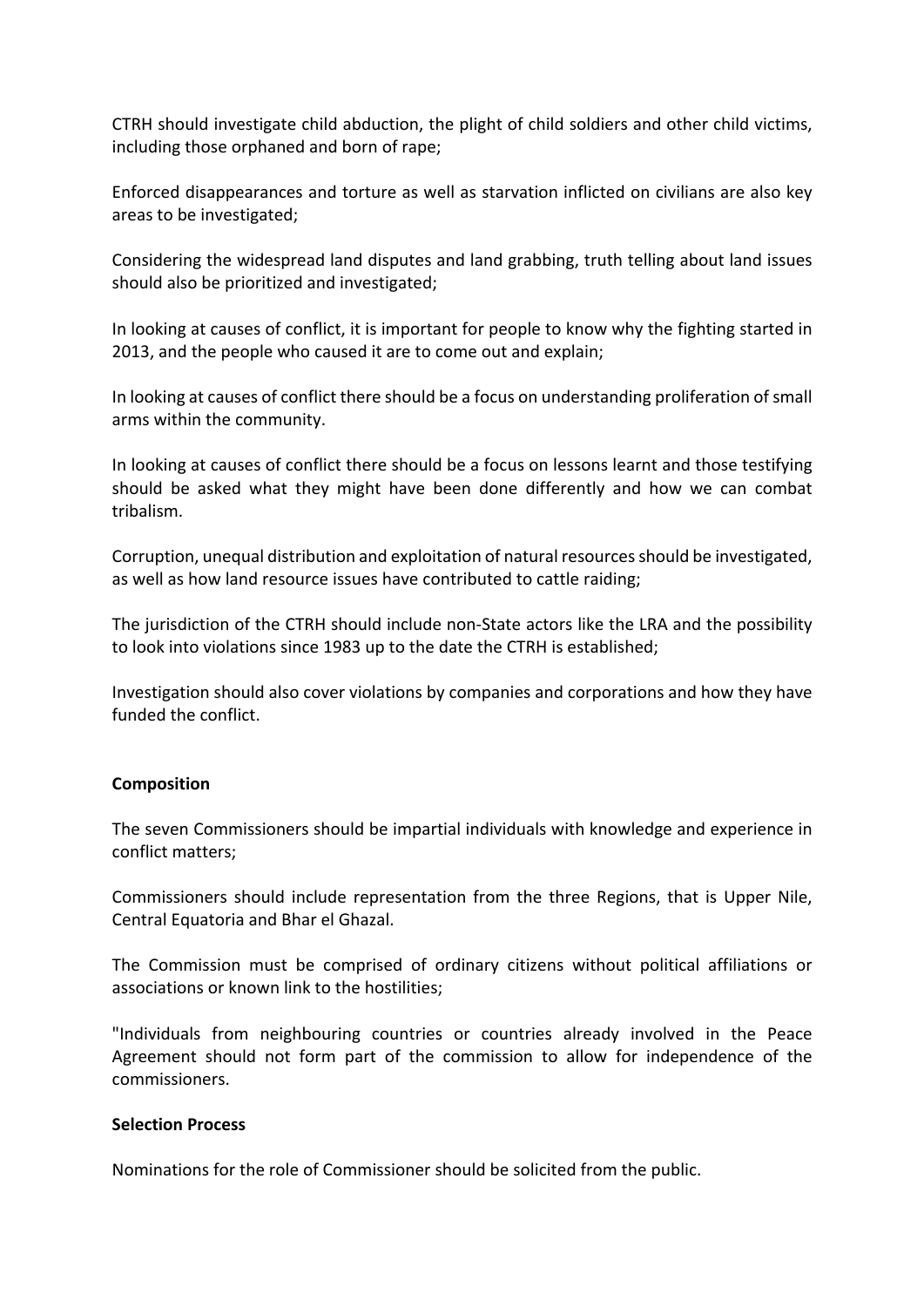A Technical Selection Committee comprising local chiefs, religious leaders, activists, CSOs, women and youth representatives should review nominations and select the 7 Commissioners;

The Technical Selection Committee should conduct thorough investigations and vetting of nominated candidates in a manner that is independent and transparent.

#### **Preparation for the CTRH**

Recognizing that survivors are living in fear, there needs to be ample sensitisation and public endorsement of the process to ensure people feel comfortable;

There will be a need for trauma awareness and healing amongst survivors so that they will be able to open up and participate;

Some categories of victims such as orphans and children born of rape may need dedicated support to help them prepare;

## **Working Methods**

Leaders should be brought forward and asked what they are fighting for, and also what they could or might have done differently;

The CTRH working methods for truth telling as well as reconciliation should get down to village level and involve civil society and tribal chiefs to ensure trust;

Tribal chiefs are trusted and have witnessed violence and should be given space to hold local level hearings or reconciliation efforts of the CTRH;

There should be separate trauma-informed arrangements for those wanting to testify about sexual violence;

In addition to having a specific hearing to address sexual violence, gender questioning should be mainstreamed into all thematic hearings and systematically asked of all those testifying. (For instance, when looking at root causes of the conflict, root causes of CRSV should be investigated; or when looking at conditions of detention this includes detention of women, etc.;)

There should also be special arrangements for children and youth wishing to take part, especially orphans and children born of rape;

Commissioners when starting a hearing should start with prayers and explain who are they are to those testifying in a trauma-informed way;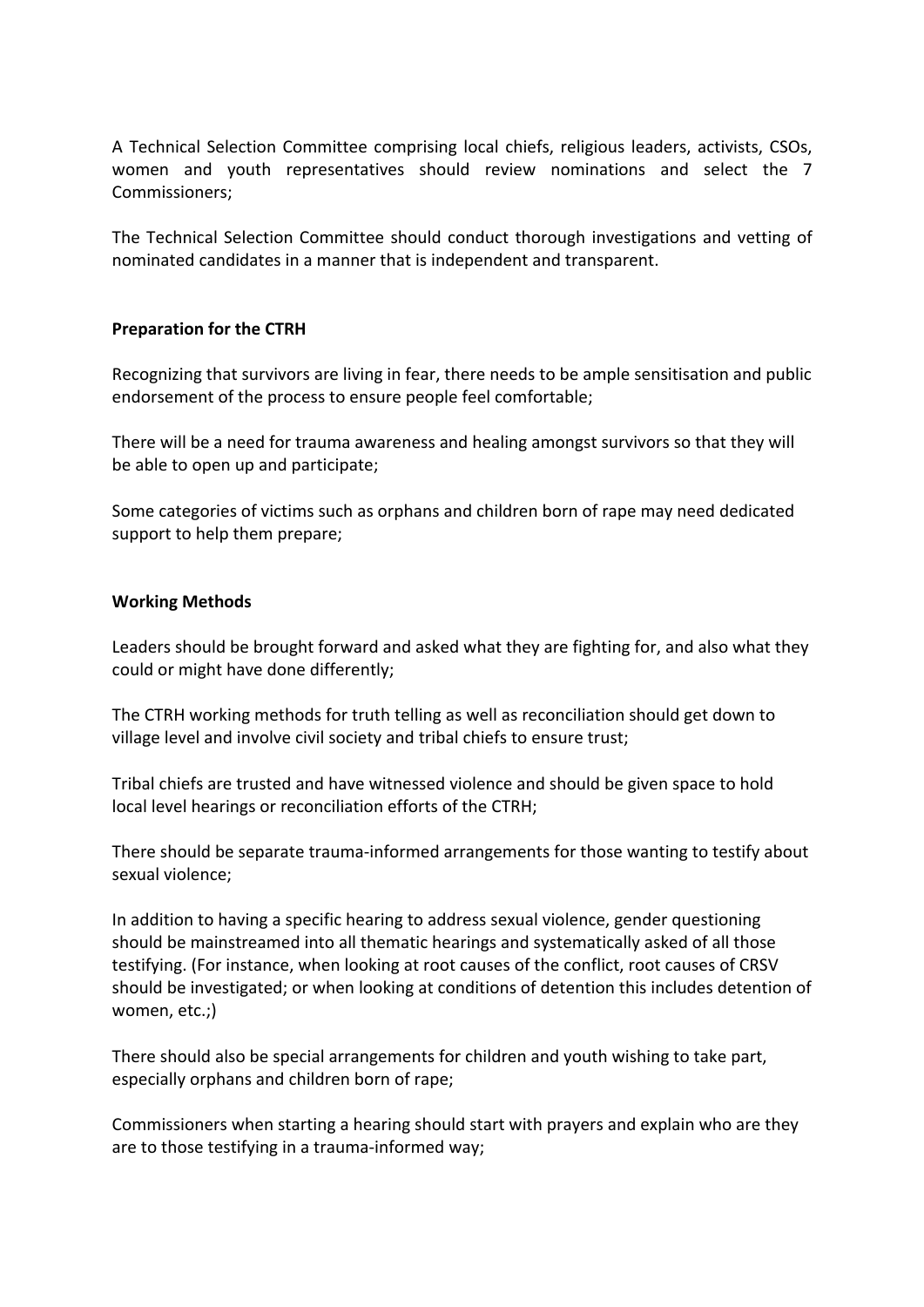Survivors should be treated with dignity, respect and compassion;

During testimony, the original words spoken should be recorded. If translation is used, the translation should be faithful to the original.

## **Protection**

The CTRH should be flexible and enable dedicated hearings and special arrangements making statements for women, youth or other vulnerable groups;

One-on-one arrangements for testifying should also be possible;

Staff should be trauma-trained so that they are able to support traumatised individuals;

Anonymity, use of a veil or face covering, voice distortion and other methods should be allowed to protect identity;

Security provided can be the police or otherwise but they must absolutely be well paid;

The international community should be on standby to step-in, in case there are threats against individuals testifying or insecurity in the context of the CTRH's work;

Temporary safe houses should be available for sexual violence and other vulnerable survivors to be safe and recover after testimony;

# **Support and Assistance**

Survivors' testimony should be voluntary – they should not just be 'picked' to go and testify;

Young survivors should be accompanied of an adult of their choosing;

Survivors will need support to be able to access CTRH hearings including transport reimbursement and refreshment;

Survivors will need trauma awareness training or healing session to be able to open up and be able to testify;

Lawyers should be able to support survivors to provide orientation, to help them structure their testimony and be prepared so that they do not lose confidence or panic;

Support persons with trauma training should accompany the survivor before and after testimony, especially as they might break down and need assistance.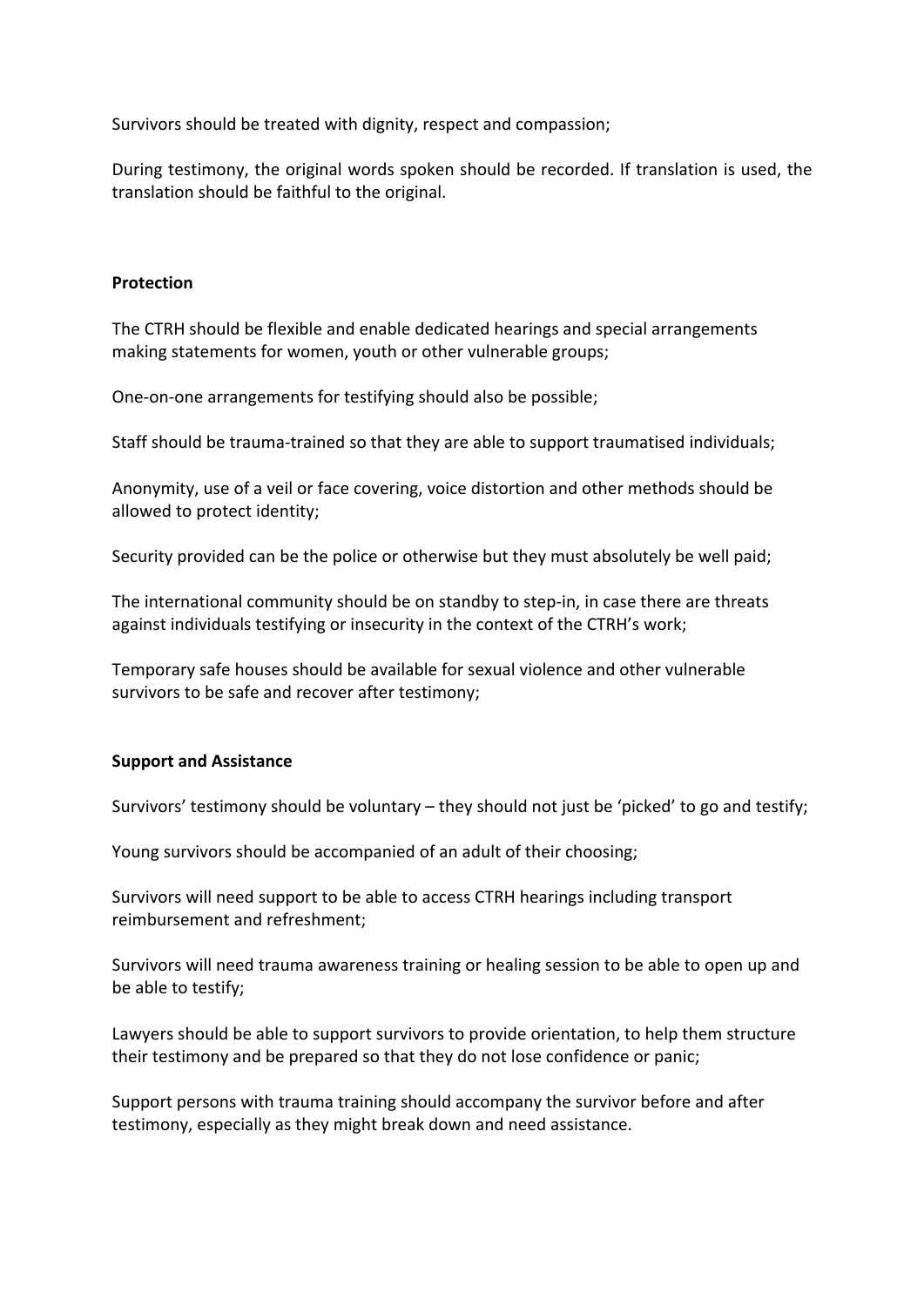Support persons should know their story before-hand so in case they forget, lose confidence or panic they can help them to continue;

Survivors may need support with looking after children or babies during testimony so that they can concentrate;

Testimony from vulnerable survivors should only be conducted by trauma-trained Commissioners, Statement takers or personnel, who can help them recover if they break down, or calm them if they become angry;

Survivors should be treated with respect, politeness, dignity and compassion;

Hearings should include provision for translation support;

Survivors may need disability accessible venues.

## **Child and youth friendly hearings**

Educating and briefing children about the process will be necessary so that all children can access if they wish;

Provision should be made for child and youth friendly hearings, which may be in smaller, private spaces;

Special reconciliation hearings should be foreseen for reconciling families, especially families with children born of rape;

Specially trained staff and young lawyers should support children to build them up so they can be confident to testify;

Safe recovery centres should also be provided so that children may be given orientation and space to recover, with referral pathways made known for child orphans and children born of rape that are rejected by their families.

#### **Commission outcomes**

The CTRH should encourage apologies so that where appropriate people can be forgiven and reconcile;

The CTRH should focus recommendations on reforms;

The law establishing the CTRH should place an obligation on the government to implement the CTRH's recommendations (like the law that established the TRC in Sierra Leone).